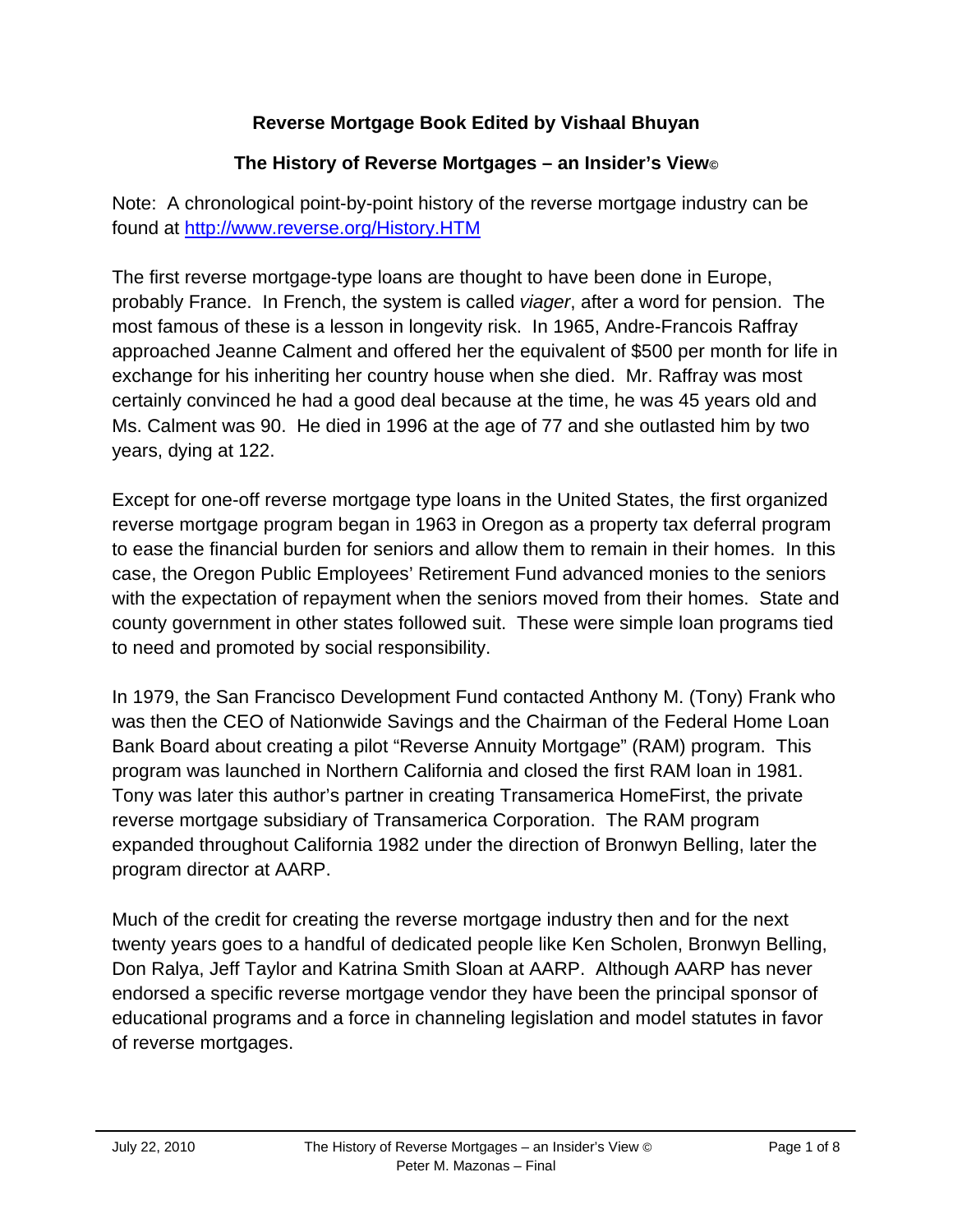By 1984, the Senate was working on proposals to introduce an FHA reverse mortgage program where the loans would be insured by HUD. It was not until 1987 that the pilot program, called a Home Equity Conversion Mortgage or HECM, was approved and the first loans were written in 1989. In 1990, the pilot program was expanded to a limit of 25,000 loans using FHA loan limits and with a program sunset date of September 31, 1995. In January 1996 the program was extended.

The first private reserve mortgage companies and programs began coming to market in 1988. These were typically insurance company-backed operations taking advantage of the insurance carriers' low cost of capital and need for high returns on investment. Amongst these companies were Capital Holdings, Louisville, KY and Transamerica, San Francisco, CA.

One non-insurance carrier reverse mortgage startup, Providential Home Income Plan, also from San Francisco, had a meteoric rise to be one of the most successful IPOs in 1992. The company was founded by Bill Texido, a pioneer from the rail car leasing business. Modeled in much the same way as a rail car lease, the product design was all about leverage and fees. However, before the end of the "lockup period" when insiders could start to sell stock, the Company cratered because of a combination of an interest rate mismatch in sourcing and lending of funds, and speculative product design. The combination lead to the SEC invoking accounting treatment that was very unfavorable to the Company and their speculative product design. Providential was borrowing at high interest rates in the short-term market and lending long-term at significantly lower interest rates.

Providential's product design was loaded with front-end origination and front-loaded equity sharing fees that the SEC believed unjustly accelerated income (in advance of the planned IPO). On September 2, 1992, the SEC issued an opinion letter stating that reverse mortgages should be accounted for in the same way as annuities.<sup>i</sup> This was one of the first implementations of fair value accounting that required Providential and all other companies to capitalize origination costs and spread them over the life of a hypothetical pool of mortgages.

This SEC ruling meant that aggressive product design was punished and more conservative products received income recognition advantages. When this letter ruling was applied to Providential's pool of loans it drove their pool internal rate of return below 10%. By contrast the similar, but conservative, product from Transamerica HomeFirst enjoyed an annualized projected rate of return of over 20%.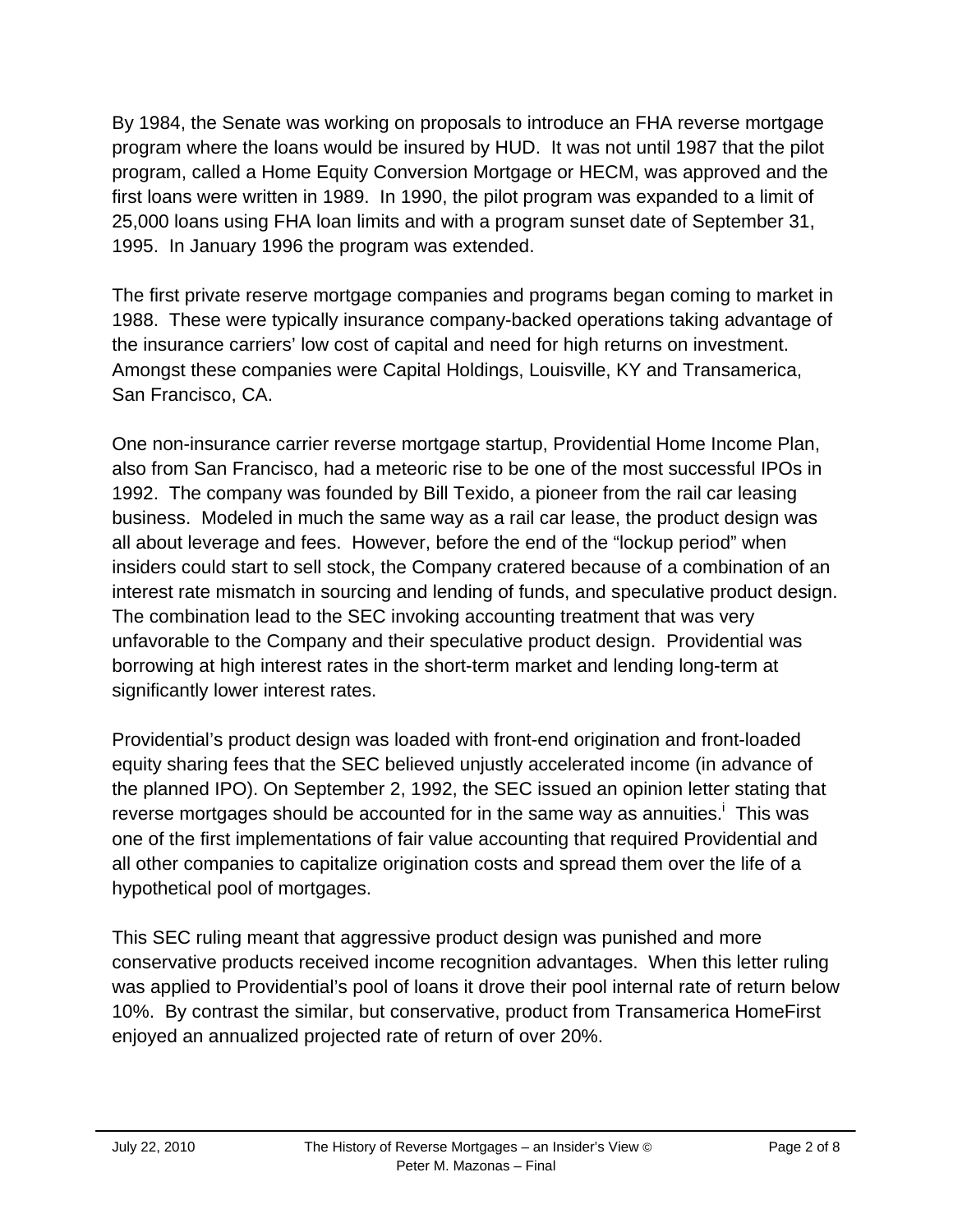The period in the late 1980s and 1990s saw numerous innovative reverse mortgage product designs. As far back as 1985, Bronwyn Belling and the United Seniors Health Cooperative, Washington DC, conceptualized a line of credit product. This product design suffered from the same fault as many later programs in that these were loans with fixed terms – 10 years, 20 years. This meant that at some predetermined future date "the bank" would come in and seize the home in the unfortunate case when the senior was still alive and living in the home.

This product design flaw was corrected in 1991 when this author through Transamerica HomeFirst and Robert Bachman of Home Equity Partners (later called Freedom Financial) introduced the first lifetime reverse mortgages. Although different in design they allowed the senior(s) or the surviving senior to remain in the home until they permanently moved out, typically for medical reasons. Home Equity Partners accomplished this by using the proceeds from a private reverse mortgage to buy an immediate annuity that paid the senior(s) income for life. This product design benefited Home Equity Partners because all of the fee income was immediate and got around the SEC ruling. It also eliminated any need for loan servicing by shifting that responsibility to the annuity provider. As with other private reverse mortgage programs, the continued viability was dependent upon the issuing insurance company's appetite to stay in the business.

Transamerica HomeFirst's design approach was different. Under Transamerica's lifetime reverse mortgage, "HouseMoney", the senior received monthly payments funded by Transamerica. The initial advance to the senior at the close of escrow include additional funding to purchase a deferred annuity that took over making monthly payments at a predefined point in the future. This point was approximately eighteen months before the senior's average life expectancy. By design, this meant that between sixty and seventy percent of seniors purchasing this product would receive the equivalent of their single premium deferred annuity payment back in monthly payments before reaching life expectancy and then, income for life from the annuity. Another unique feature of the deferred annuity is that the annuity providers, Transamerica and MetLife, issued the annuity directly to the senior with no commission or upfront profit to anyone. The survivors would continue to receive annuity payments for the rest of their lives whether or not they remained in their homes. This patented design offered higher monthly payments because principal payments under the loan were truncated when the annuity took over making the month payments.

Despite the elegance of design, this product was criticized because some homeowners died before they began receiving payments from the annuity thus incurring high frontend loan costs. A second new feature introduced in this product, shared appreciation,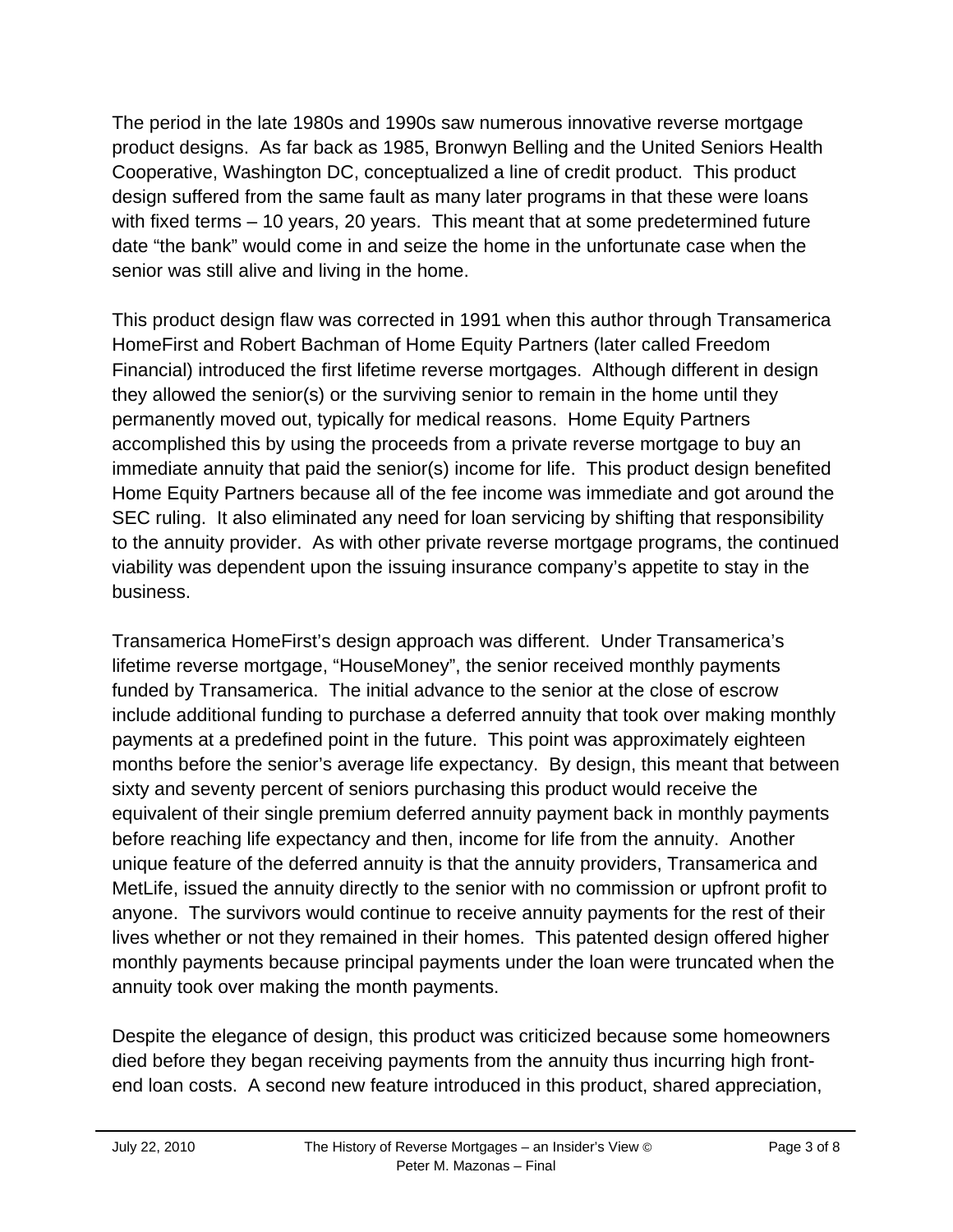also drew fire in law suits brought by disgruntled family members. Shared appreciation features were incorporated into FHA and later Fannie Mae reverse mortgages, but these Government and quasi-government organizations were not as easy to bring suits against as a publicly traded corporation.

Future home appreciation was used in two ways in Transamerica HomeFirst's Lifetime Reverse Mortgage. First, the appraised home value at time of origination was increased by 2.5% per year compounded future home appreciation until the estimated the life expectancy of the homeowner. Inclusion of this future home appreciation meant there was more home value available against which to lend. A loan to a senior with a life expectancy of ten years meant they were given credit for an additional 27% home value when the monthly payments were calculated. Because of this risk the Company had a loan provision that allowed it to share 50/50 with the homeowner in future appreciation at sale in excess of the origination appraised value of the home. This shared appreciation feature was in lieu of fixed percentage of home value fees used by others, including early Fannie Mae / HUD HECM reverse mortgage products.

Transamerica HomeFirst wrote these shared appreciation Lifetime Reverse Mortgages through 1998, despite serious home devaluation and a later surge in home values. From 1992 through 1997 housing prices in Los Angeles County declined by over 30%. Between 1997 and mid-1998 when the housing markets rebounded values doubled in Southern California and other markets. By early 2000, home prices doubled again, spawning a rash of lawsuits over the shared appreciation feature. Although the defendants never lost a suit, the Company usually settled out of court. One case went to trial in 2004, with the final decision on behalf of the defendants being up help by the California Court of Appeals in September 2006 – seven years after the first lawsuit.

During this same period private reverse lenders and HUD/HECM introduced line of credit loan programs giving seniors the opportunity to draw down home value in the same way younger homeowners could with conventional home equity loans. Lower front-end fees and the ability to create a "rainy day reserve" made these programs popular. "Popular" however is a relative term. Prognostications that reverse mortgages would become a popular and common financial planning tool by the year 2000, and certainly by 2010, were optimistic. In fact Reverse Mortgage Insights, Inc. (www.rminsight.net) has calculated that in 2009, reverse mortgage had only tapped into 2% of the total possible market. This lack of product acceptance has deep roots seeded in the Great Depression and nurtured by reports of fraud, abuse and the lack of broad education about reverse mortgages.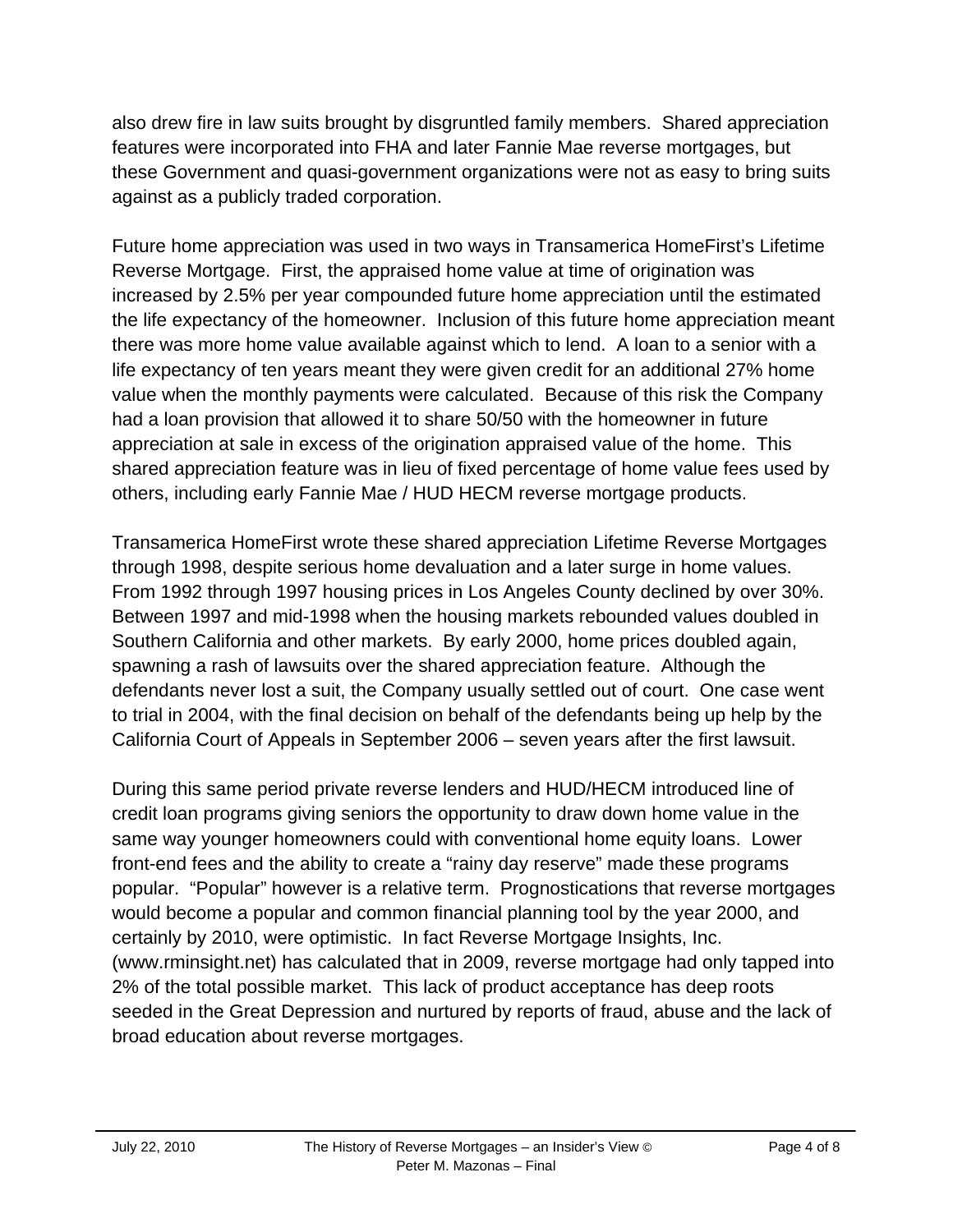Ignorance of education about reverse mortgages was not due to lack of effort to educate. As in all markets dealing with seniors, consumer protection was an early consideration. Independently and later sponsored by AARP, Ken Scholen and others wrote books, articles and scholarly papers about the advantages and pitfalls of reverse mortgages. In 1995, AARP distributed 400,000 copies of the  $5<sup>th</sup>$  edition of Ken Scholen's "Home-Made Money". This was timed to coincide with the Congressional decision to extend the HECM "pilot" program due to expire at the end of 1995.

The 1996 extension of the HUD/HECM program ushered in the large-scale opportunity for mortgage brokers to begin promoting and offering these government-guaranteed reverse mortgages. The brokers offered these loans through a program backed by Fannie Mae with a HUD guarantee. At the same time, county and state programs started offering reverse mortgage counseling to prospective borrowers. This counseling was later mandated by the federal government as much to combat fraud and abuse as to educate.

In 1996 Fannie Mae introduced a proprietary "Home Keeper" reverse mortgage program. Fannie Mae is a Government Sponsored Entity (GSE), a government chartered mortgage broker and clearinghouse. The Home Keeper product had higher loan limits than the HUD HECM. These higher limits were based upon the borrower's county FHA loan limits for single family homes, often significantly higher than the HECM loan limits. These were often twice the loan limits set for HECM reverse mortgages. Although the Home Keeper loans did not enjoy the HUD/taxpayer guarantees of the HECM program, this meant little to the borrower in these non-recourse loans. The Home Keeper loans allowed condominium owners to now take out a reverse mortgage, as wellas allowing homeowners to leverage equity in their first residence in order to purchase a new home.

The modest downside of the Home Keeper program was that the loan advances to couples were less than to single borrowers. In the HECM and most other programs the available loan limits were calculated based upon the mortality table life expectancy of the younger spouse.

Little known, but extremely important to the expansion of the Fannie Mae reverse mortgage program was the 1994 requirement by Congress that by year 2000, 25% of all Fannie Mae loans needed to be in the "low income" category. This author and Barry Abbott of Howard Rice, a San Francisco law firm, successfully lobbied the Federal Reserve to have reverse mortgages re-categorized as low income loans under the reasoning that many seniors lived on low fixed incomes. Our simple goal was to expand the market for all reverse mortgages. Fannie Mae used this opportunity to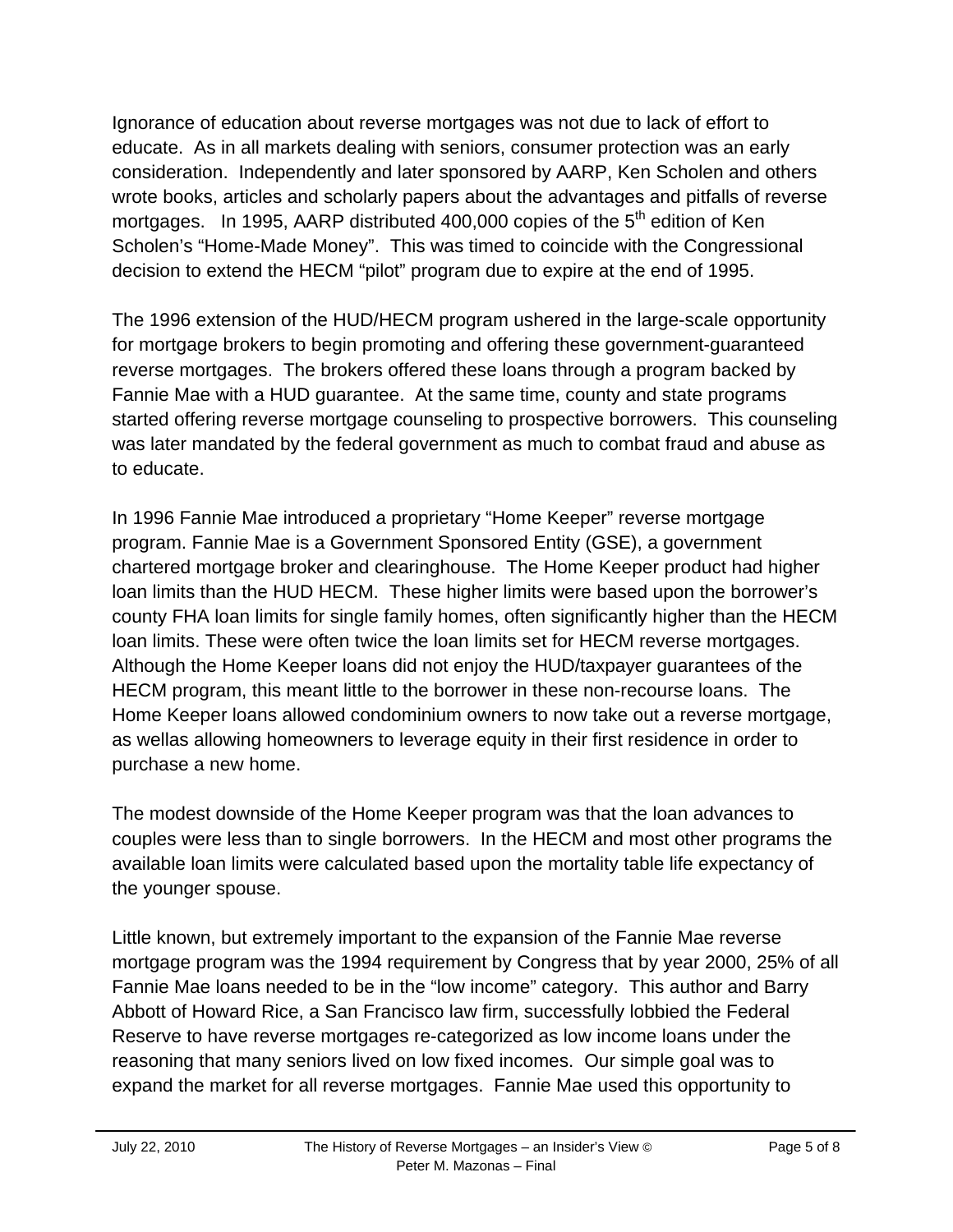expand the upper limit of the FHA conforming loan limit from \$203,150 in 1994 to \$362,790 in 2008. Congress raising this loan limit allowed Fannie Mae to control much of the conventional forward and reverse mortgage markets with their Home Keeper program. The Home Keeper program was discontinued in September of 2008, when Congress doubled the FHA loan limit to \$729,750 and included HECM loans in the category available to utilize this limit. Reflecting back, we and others in this lobbying effort never imagined the "low income" category would morph by 2004 into the Fannie Mae securitization of conforming subprime and adjustable ARM loans to truly low income Americans. Few understood that Fannie Mae was to become a mortgage securitization powerhouse.

Fannie Mae had one great advantage over private reverse mortgage lenders – the Federal Government's balance sheet. At that time Transamerica Corp. was a \$60 billion company who had been successfully operating in the low cost commercial paper markets since 1948. Transamerica HomeFirst was able to utilize this low cost source of capital. Fannie Mae, an entity created by the Federal Government and backed by the Government's financial strength, had access to capital at 50 basis points (0.5%) less than HomeFirst's cost of capital. This pricing advantage and early design flaws in the HECM program allowed Fannie Mae to create products that offered seniors more money per month than private lenders. Then as today, the reverse mortgage business is all about how much money an individual lender can offer a senior. Today this is accomplished by small product difference lenders use to differentiate their HUD guaranteed products.

Fannie Mae had another distinct advantage that still exists. Borrowers pay a mortgage insurance premium at the time their loan is originated. These premiums, in theory, were thought to be sufficient to offset HUD's guarantee to Fannie Mae to take back, "put", all loans that went under water. When the sum of the principal advances and accumulated compound loan interest exceeds the origination loan amount, each reverse mortgage is surrendered to HUD and the American taxpayers absorb the loss with more national debt resulting. As time has gone on and long-lived Fannie Mae reverse mortgages have reached that tipping point, the volume of losses now exceeds the capacity of the mortgage insurance pool to cover the losses. In 1994 when this author pointed this out to his partner Tony Frank, who had been Postmaster General from March 1988 through July 1992, Tony remarked "that problem will not come home to roost for two Administrations, and that is a long time in Washington".

Then as now, reverse mortgages are a hard social sell. Seniors spend their whole lives working to pay off their forward home mortgage only to be offered "the opportunity" to reverse mortgage that home. This stigma was particularly important in the early days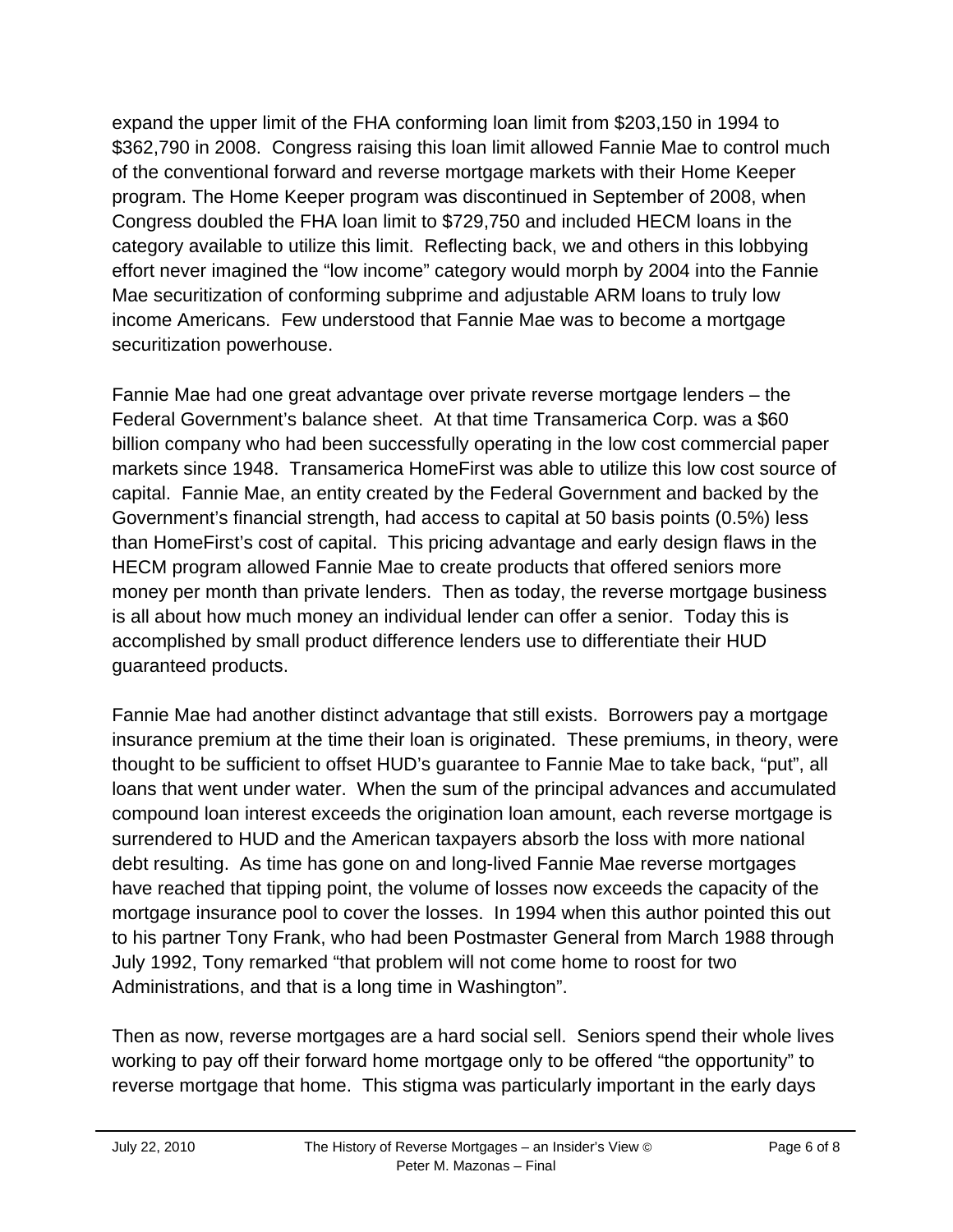when most reverse mortgage borrowers were children of the Great Depression. These were the savers who educated their children and provided them opportunities never available in their own youth. Most early reverse mortgages were entered into out of need, not as a conscious planning tool. This use of reverse mortgages to avert a crisis opened the door for mortgage brokers and family members to take advantage of senior homeowners. Although government-mandated educational materials were available at no charge, brokers would exact cash payments to distribute materials and require frontend cash payments to take applications. The hangover from these practices is still with the industry today.

In 1997, Jeffery Taylor organized the National Reverse Mortgage Lenders Association (NRMLA). Jeff had spent the preceding years running a large mortgage and reverse mortgage servicing company and knew the need for the reverse mortgage industry to self regulate. Jeff was the founder of Wendover Funding, Inc. who was the first lender to offer wholesale access to the reverse mortgage business for the HECM HUD reverse mortgage product. He retired from Wendover Funding in 1999, and was recruited by Wells Fargo to build their reverse mortgage sales and servicing operation. Wells Fargo is the largest retail reverse mortgage originator in the US. Mr. Taylor retired from Wells Fargo in August 2009 and is now Chairman of RMInsight Inc., a reverse mortgage data performance company.

By this time private reverse mortgage programs were giving way to the HECM and Home Keeper programs. Transamerica HomeFirst discontinued its captive sales force HouseMoney program in 1998. Clearly HECM and Home Keeper loans sold by large and small mortgage broker organizations who could cross-sell would be the trend in the future. In 2000 Financial Freedom merged with Unity Mortgage to become the largest reverse mortgage brokerage. They were quickly overtaken by Wells Fargo Bank and Bank of America. The appeal is that reverse mortgages offer strong fee revenue to brokerages that can leverage their branches and existing marketing programs. There is little incentive for these mortgage powerhouses to create proprietary private reverse mortgage programs when the FHA limit is at \$729,750. Even if this limit is reduced back down to \$362,790, except for housing on both coasts, these limits cover most of the housing stock in the United States.

Joe Torrence introduced the concept of securitizing reverse mortgage to this author in 1989. Joe had been a Managing Director at Lehman Brothers and later shared management responsibilities at Fannie Mae with James Johnson and Michael Rush. Joe was later recruited to create GMAC Commercial Mortgage. The securitization model was to use a rated zero coupon bond where the loan maturities would fund the ongoing obligation to make loan payments to borrowers. Provided each loan in the pool